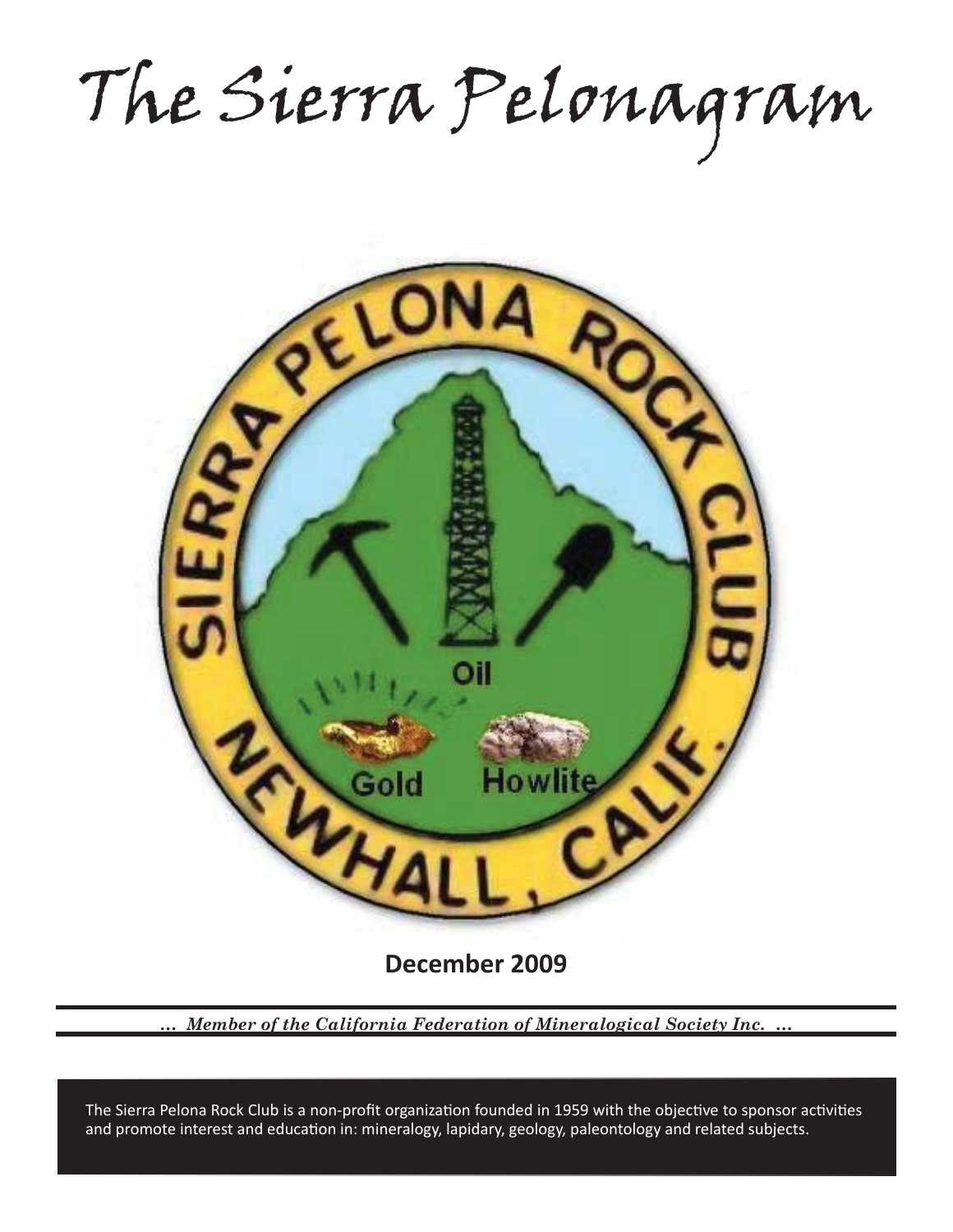## **January 16-17 2010, Exeter, CA**

Tule Gem & Mineral Society Exter Memorial Bldg. 420 N Kaweah (Hwy 65), Exter Hours: Sat. 10 - 5, Sun. 10-4 Pepper Okada (559) 733-5842 Don Vieira (55(0 733-7739 Webpage: tulegem.org



There will be no General Meeting on the third Tuesday as the party replaces that meeting.

Dues are due.

A new and complete roster is on the way and many other things were covered that will be on the web site and in the Pelonagram

RON LAWRENCE PRESIDENT SIERRA PELONA ROCK CLUB

# **CFMS SHOWS**  *January-February*

**February 12-21, 2010, Indio, CA** San Gorgonio Mineral & Gem Society Riverside County Fair & National Date **Festival** Gem amp;& Mineral Building Bldg #1 46-350 Arabia Street Hours: 10 am - 10 pm Bert Grisham: (915) 849-1674 Email: bert67@verizon.net

## **February 26-27 2010, Northridge, CA**

Del Air Rockhounds Club United Methodist Church 9650 Reseda Blvd. (at Superior St.) Hours: Fri. 3 p.m. -9:30 p.m.- Sat. 10-5 Julie Marin (818) 886-7190 Website: http://delairrockhounds. blogspot.com

# **Officers:**

President – Ron Lawrence Vice-President – George Lawrence Secretaries: Minutes-Colleen Clough Treasurer – Greg Mazourek Federation Director (CFMS/AFMS) – Shep Koss

# **Chairpersons:**

Bulletin Editor – Heidi Webber Claim - Ralph Hyde Donation Rock Table - Al Brown Field Trips – Shep Koss Historian - Frank Humelbaugh Hospitality – Karen Kubota Membership – Ron & Akiko Strathman Programs – Mike Serino Publicity – Diane Southwell Storage - Mike Moreno Sunshine - Sarita Hyde Web page – Debbie Merideth

The Sierra Pelona Rock Club, is a member of the California and American Federation of Mineralogical Societies, Inc. (CFMS/AFMS). The general club meetings (Open to the public) are at 7:30 PM, on the 3rd Tuesday of each month at:

# **The Clubhouse of the Greenbrier Mobile Estates EAST 21301 Soledad Canyon Rd Canyon Country, CA 91351**

Contact the Club or the Sierra Pelonagram Editor at:

**Sierra Pelona Rock Club P.O. Box 221256 Newhall, Ca. 91322** Or E-mail: hwebber@pacbell.net *Visit the SPRC website designed by* Earl Kangas *http://www.sierrapelona.com/*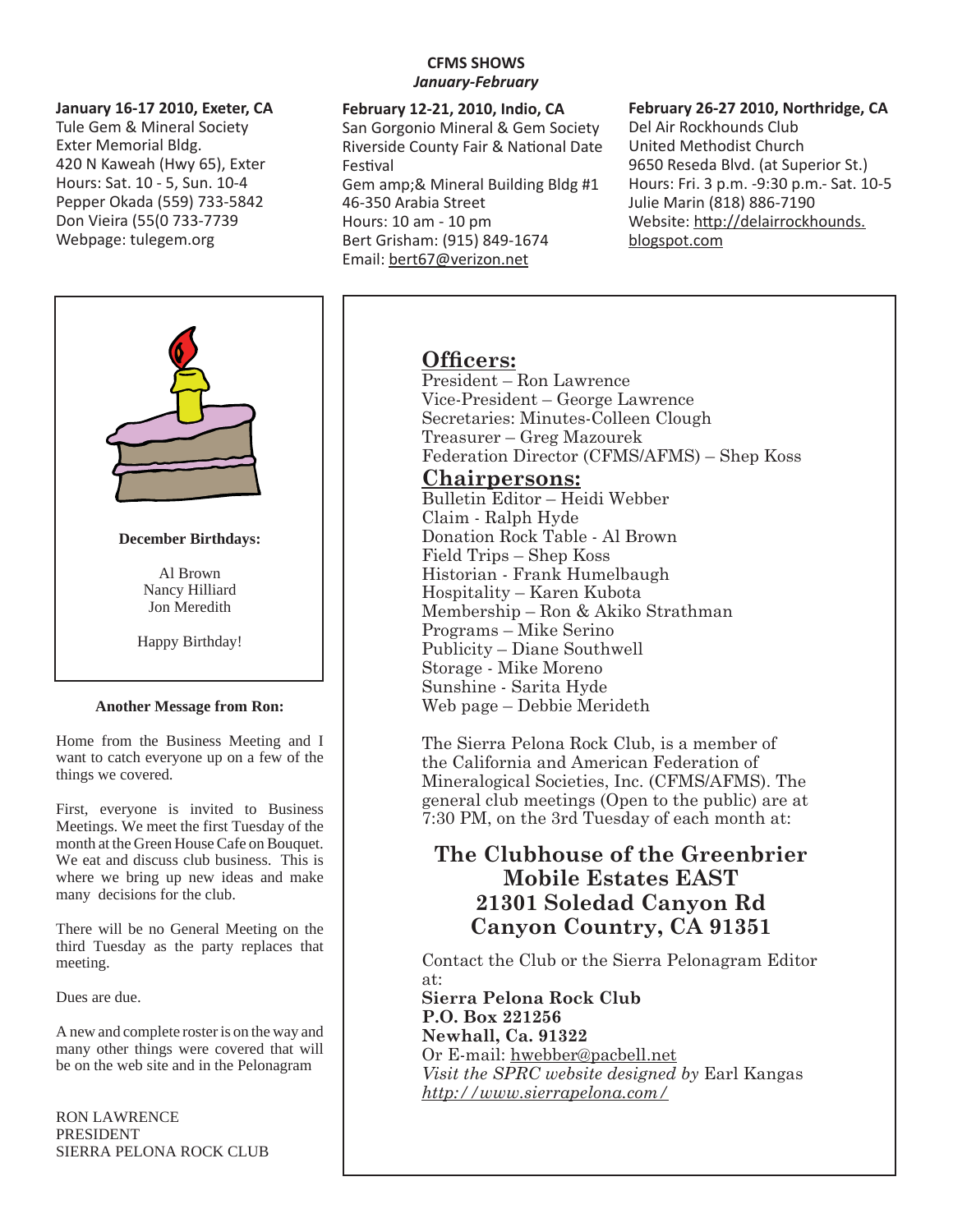#### **Message from the President**

My term as President of the Sierra Pelona Rock Club is almost complete, these two years seems to have flown by. Although, when I look at how the club has changed, I wonder how we were able to accomplish so much. I do want to thank you all for the opportunity being President has given me. It was a lot of fun and I enjoyed working with you great people.

Please, continue to give the new officers the same support and effort that you have been giving.

I know in almost every President's message I mention the clubs growth. It seems like we are welcoming new members every month and a great group of people they are. On a quick count I come up with fifty-four members in the club with three more to join soon.

As the club moves on changes are inevitable. The club of ten or twelve meeting in the smaller room or "card room" of the club house with maybe five or six going on a field trip is in the past. I remember telling the quilting group that they could use the bigger room and we would meet in the other room, but the time would come when we would need the big room back. Well, we not only have the room back but fill it every month.

Now let me make it clear, I take little credit for this. As president, it is my job to lead the Pledge of Allegiance and to introduce the guest speaker for the night. I will, as I have in the past, give credit to those who have worked hard to put on good field trips and programs



and to publicize those events on the web, in the Pelonagram and in the mass media. I also know that most of these great people will continue to move the club forward in the new year.

Don't be afraid to step up and work to build a great club. My first term as President, years ago, I was new to the club and knew very little, but I knew I would learn and I'm still learning. Members like Mike Moreno and Frank H. and some that have gone on to higher collecting areas like Bill Huber and Angie Donnelly took me under their wings and said things like "that looks like agate but it's not" or " you have a very special leaverite there". Well, I have a back yard of leaverites and proud of it because I have enjoyed every field trip I've been on. When I go on a field trip, finding material may be the idea but the best part is to spend time with friends and enjoy the outdoors. Oh, I like to bring home something to slab or tumble and I will continue to do that.

I plan to be in the Sierra Pelona Rock Club for many years and maybe even be President again someday so I will do my part to help the officers and chair people build a strong club that we can be proud of.

Thank You All RON LAWRENCE PRESIDENT

#### **'Hardrock Mining and Reclamation Act of 2009'**

*by John Martin AFMS Conservation & Legislation Chair:*

 Of interest to Rockhounds is the 'Hardrock Mining and Reclamation Act of 2009', HR699, which was introduced to the House of Representatives on January 27, 2009. This Bill will modify the requirements applicable to locatable minerals on public domain lands, consistent with the principles of self-initiation of mining claims, and for other purposes. It will impose limitations on patents (Claims), require a royalty to be paid for the removal of minerals, add or increase hardrock mining maintenance fees, effect of payments for use and occupancy of claims. All these actions may have negative effects on Rock Clubs or Societies which currently hold or may be trying to file claims on BLM, Forest or other public lands.

What can we as rockhounds do? Use the internet, email, fax, or the U.S.

Postal Service to contact both your state and federal elected officials and let them know what your concerns are regarding the closure and withdrawing of public lands from public usage. Support and join organizations like the Blue Ribbon Coalition < www.sharetrails. org>, American Land Rights Association <www.landrights.org>, American Lands Access Association (A.L.A.A.) < www.amlands. org>. These groups are fighting to keep our Public Lands Open to all Public Users. Please support and use the American Federation of Mineralogical Societies and CFMS, they have information and resources that can help all aspects of rockhounding."

 This is from the latest AFMS newsletter and affects not only this state but every state. Behind this are the numerous environmental groups and legislators on their side, primarily California legislators and east coast legislators. This bill cannot be allowed to continue with impunity.

*Excerpt from the AFMS Newsletter; Dec-Jan:*

Shep Koss SPRC Field Trip Chair CFMS Field Trip South Co-Chair SPRC CFMS Director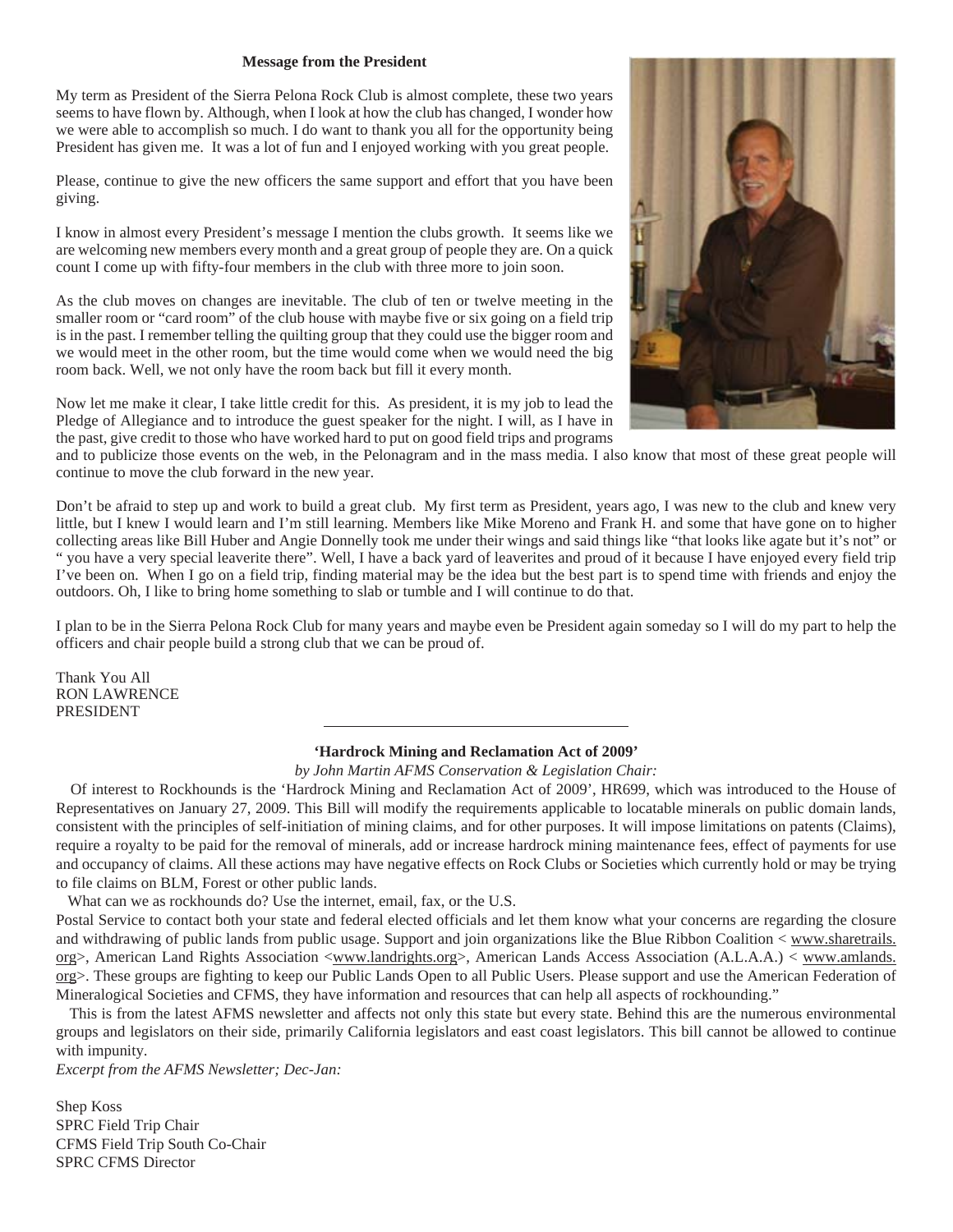



 The day started out chilly on Nov 22 for the trip to Ant Hill for marine fossils; yet, over 60 adults and kids made it including club members, guests, school kids and scouts.

 After gathering at the meet spot for orientation, waiver sign-ins and looking at samples we got in our vehicles to drive another mile to the parking area and then hiked up the hill to the trenches holding the world's richest Miocene marine fossil bed.

 Spreading out over two hillsides everyone started digging and sifting after receiving instruction in the clues to look for (coloration of the wall and embedded bone fragments). Extinct shark teeth were found almost immediately.

 Altogether I saw people find teeth from various Mako sharks, Tiger sharks, rays, seals, sea lions and porpoise. They also found countless bone pieces from whales and seals. One young girl even found a complete porpoise rib still attached to a nice vertebra. Some even found bony fish vertebra.

 Everyone was excited with their finds and some finds were worthy of museums.

 The largest teeth I saw that were found were a couple of nice 2" long teeth from Big-tooth Mako.

 All in all it was a good trip to an area that will soon be closed off to housing construction.

 Until next time, Shep Koss SPRC Field Trip Chair



Big-tooth Mako

### **CFMS Field Trip to Cady Mtns North**

*by Adam Dean and Shep Koss*

CFMS Field Trip South Co-Chairs - 2008, 2009 This trip is open to all CFMS members and guests that agree to abide by the AFMS Code of Ethics, the directions of the field trip leader, and practice safe rockhounding. A Consent and Assumption of Risk Waiver of Liability form must be signed upon arriving at the campsite.

Be aware that this is a remote and undeveloped area. Collect responsibly.

WHEN: December 12-13, 2009.

WHERE: North Cady Mtns near Afton Canyon area, off Basin Road exit by I-15 about 45 miles east of Barstow.

DIRECTIONS: Take the Basin Road exit off I-15 about 45 miles east of Barstow and turn right (south) for 1.3 miles to fork in road.Take the left road for 3.8 miles to the railroad tracks and cross the tracks to the campsite. Use caution.

MATERIAL TO COLLECT: Adam Dean's favorite spots for agate, jasper, calcite, green and purple fluorite, sagenite, opalite and much more.

SPONSOR: California Federation of Mineralogical Societies (CFMS).

LEADERS: Adam Dean and Shep Koss

OVERNIGHTERThis trip is an overnighter with dry camping near the railroad side tracks off Basin Road.

The campsite can accommodate RVs and tents. This is dry camping with no facilities whatsoever. Bring water, firewood, clothing for any type of weather hot or cold wet or dry, food and a full tank of gas. High clearance and 4WD recommended for all sites. 2WD ok to the camping area if driven with care as many spots may have windblown sand. Roads to some sites may have deep sand. Potluck dinner Saturday night - bring a contribution.

TREAT THE DESERT WITH RESPECT: Please help protect our deserts, tread lightly, and pack-out what you packed-in!

All those attending the collecting trips will be required to fill out a Liability Waiver form.

For further information, please contact:

Adam Dean: (909) 489-4899 or e-mail him: theagatehunter@verizon.net or Shep Koss: (661) 248-0411 (land line) or e-mail: freudonetoo@ yahoo.com You should contact us if you're interested in participating, The weather can change and without knowing if you're going or not we won't be able to give you updates or notify you if the field trip gets cancelled.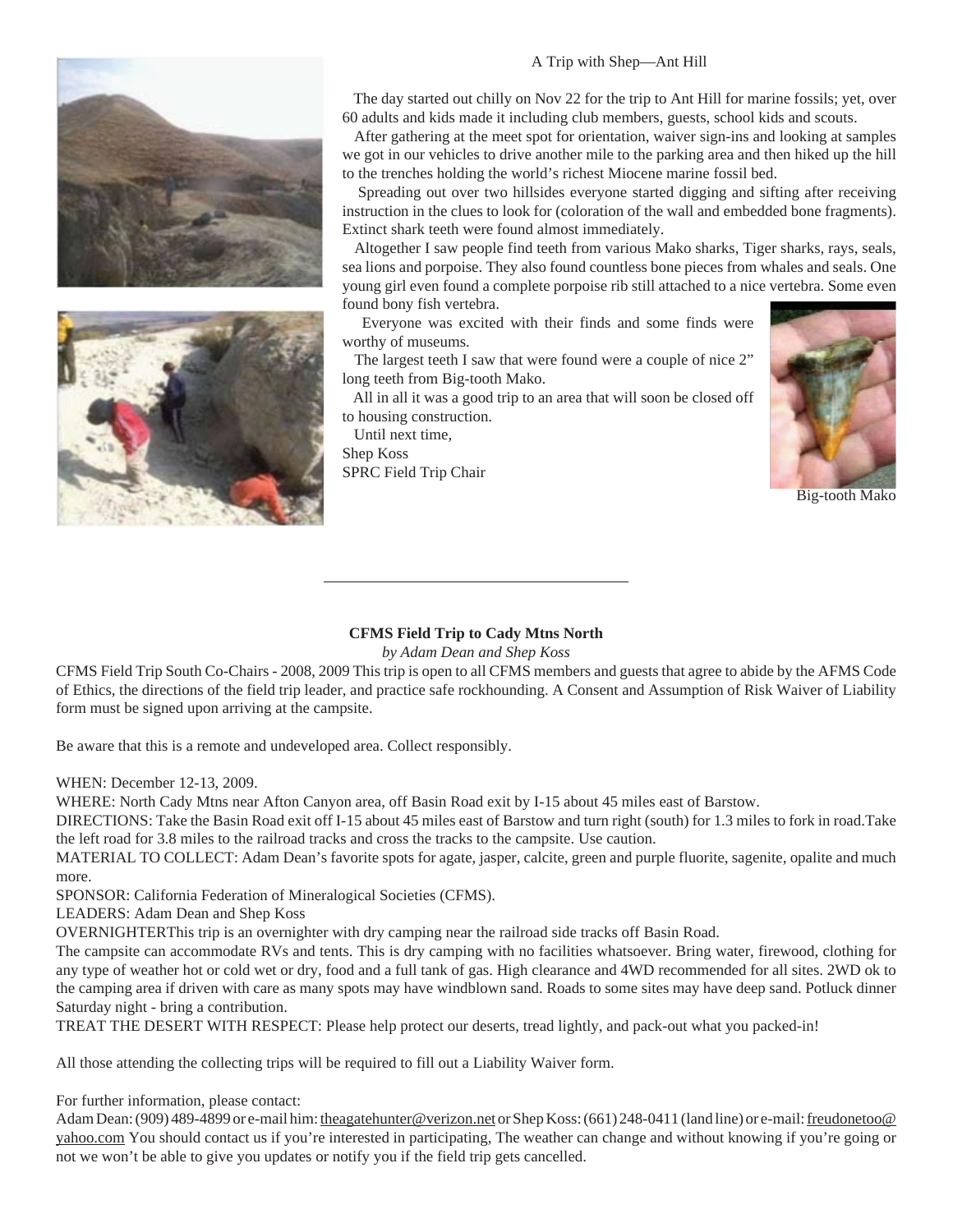

#### **Olivine**

 Olivine is usually named for its typically olive-green color (thought to be a result of traces of nickel), though it may alter to a reddish color from the oxidation of iron. It has a conchoidal fracture and is rather brittle. The hardness of olivine is 6.5–7, its relative density is 3.27–3.37, and it has a vitreous luster. It is transparent to translucent.

 Transparent olivine is sometimes used as a gemstone called peridot, the French word for olivine. It is also called chrysolite, from the Greek words for gold and stone. Some of the finest gem-quality olivine has been obtained from a body of mantle rocks on Zabargad island in the Red Sea.

 Olivine/peridot occurs in both mafic and ultramafic igneous rocks and as a primary mineral in certain metamorphic rocks. Mg-rich olivine crystallizes from magma that is rich in magnesium and low in silica. That magma crystallizes to mafic rocks such as gabbro and basalt. Ultramafic rocks such as peridotite, and dunite can be residues left after extraction of magmas, and typically they are more enriched in olivine after extraction of partial melts. Olivine and high pressure structural variants constitute over 50% of the Earth's upper mantle, and olivine is one of the Earth's most common minerals by volume. The metamorphism of impure dolomite or other sedimentary rocks with high magnesium

and low silica content also produces Mg-rich olivine, or forsterite.

 Fe-rich olivine is relatively much less common, but it occurs in igneous rocks in small amounts in rare granites and rhyolites, and extremely Fe-rich olivine can exist stably with quartz and tridymite. In contrast, Mg-rich olivine does not occur stably with silica minerals, as it would react with them to form orthopyroxene  $((Mg, Fe)_2Si_2O_6)$ .

 Mg-rich olivine is stable to pressures equivalent to a depth of about 410 km within Earth. Because it is thought to be the most abundant mineral in Earth's mantle at shallower depths, the properties of olivine have a dominant influence upon the rheology of that part of Earth and hence upon the solid flow that drives plate tectonics. Experiments have documented that olivine at high pressures (e.g., 12 GPa, the pressure at depths of 360 kilometers or so) can contain at least as much as about 8900 parts per million (weight) of water, and that such water contents drastically reduce the resistance of olivine to solid flow; moreover, because olivine is so abundant, more water may be dissolved in olivine of the mantle than contained in Earth's oceans.[6]

 Mg-rich olivine has also been discovered in meteorites, on Mars, and on Earth's moon. Such meteorites include chondrites, collections of debris from the early solar system, and pallasites, mixes of iron-nickel and olivine. The spectral signature of olivine has been seen in the dust disks around young stars. The tails of comets (which formed from the dust disk around the young Sun) often have the spectral signature of olivine, and the presence of olivine has recently been verified in samples of a comet from the Stardust spacecraft *Reference: Wikipedia*



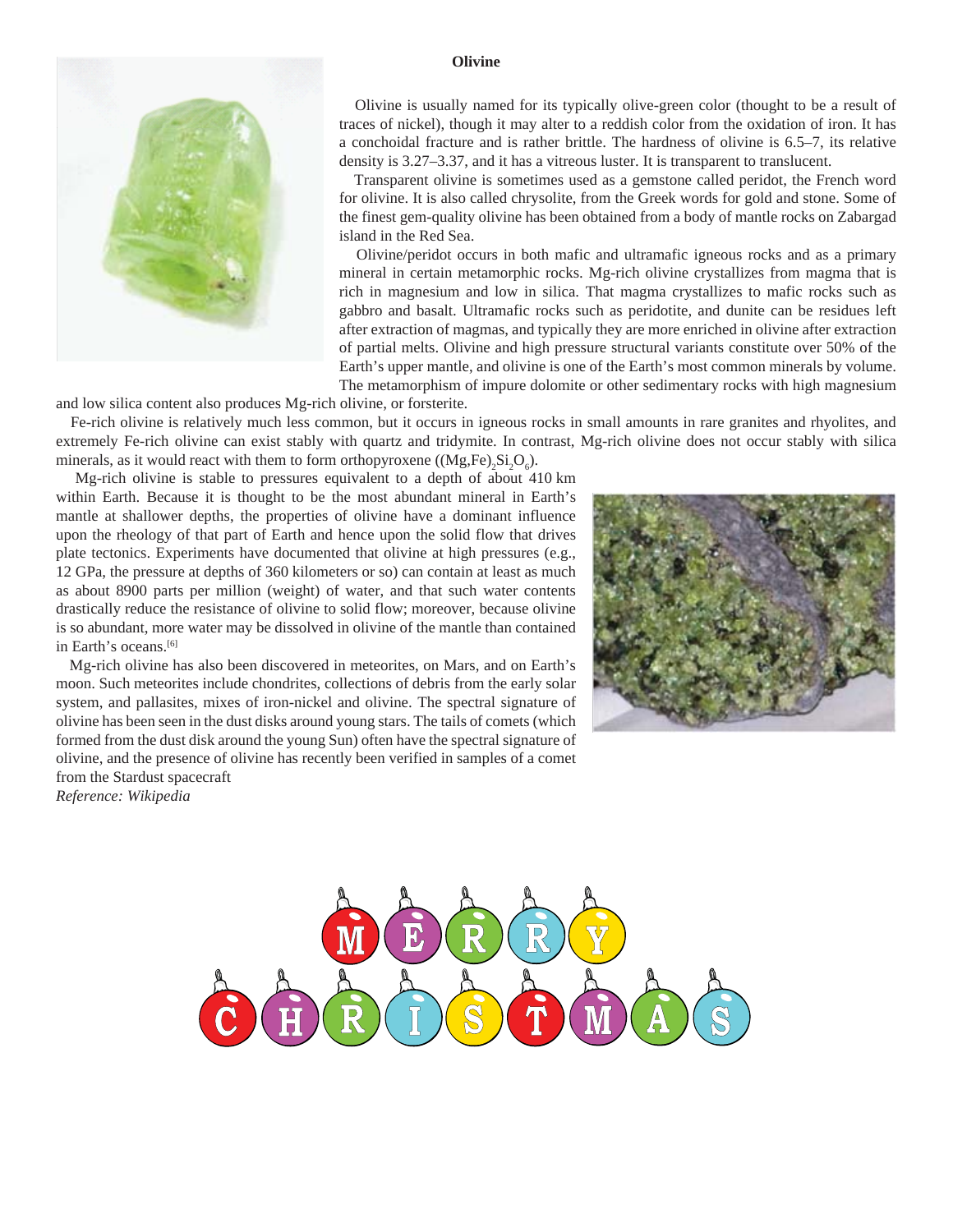#### **Holiday Dinner with the SPRC**

 Thirty or so SPRC members gathered on a chilly overcast Sunday afternoon for some good food and better company. Everyone stuffed themselves on chicken, ham, lasagna, various casseroles, and more than enough delicious cakes, cookies and pies.

 Ron discussed our attempts at registering our new claim and invited members to volunteer their time as new board members since several are termed-out the end of this year. He then turned the floor over to Greg.

 What followed was great: a White Elephant Auction for the SPRC coffers. We laughed as Ron and Akiko fought over a couple containers of homemade peanut brittle. They ended up splitting the two and spending a fortune on it. That had to be some special brittle!!! Surprisingly, Akiko fought just as hard for a stethoscope! Is something going on we should know about??? Paul bid on a "marshmallow blower" and claimed it was to blow stuff for his dog to chase, but pictures don't lie—check it out—he drew a bead on Renee right away!

We all had a great time, and those of you who couldn't make it—we are sorry. Maybe next year.

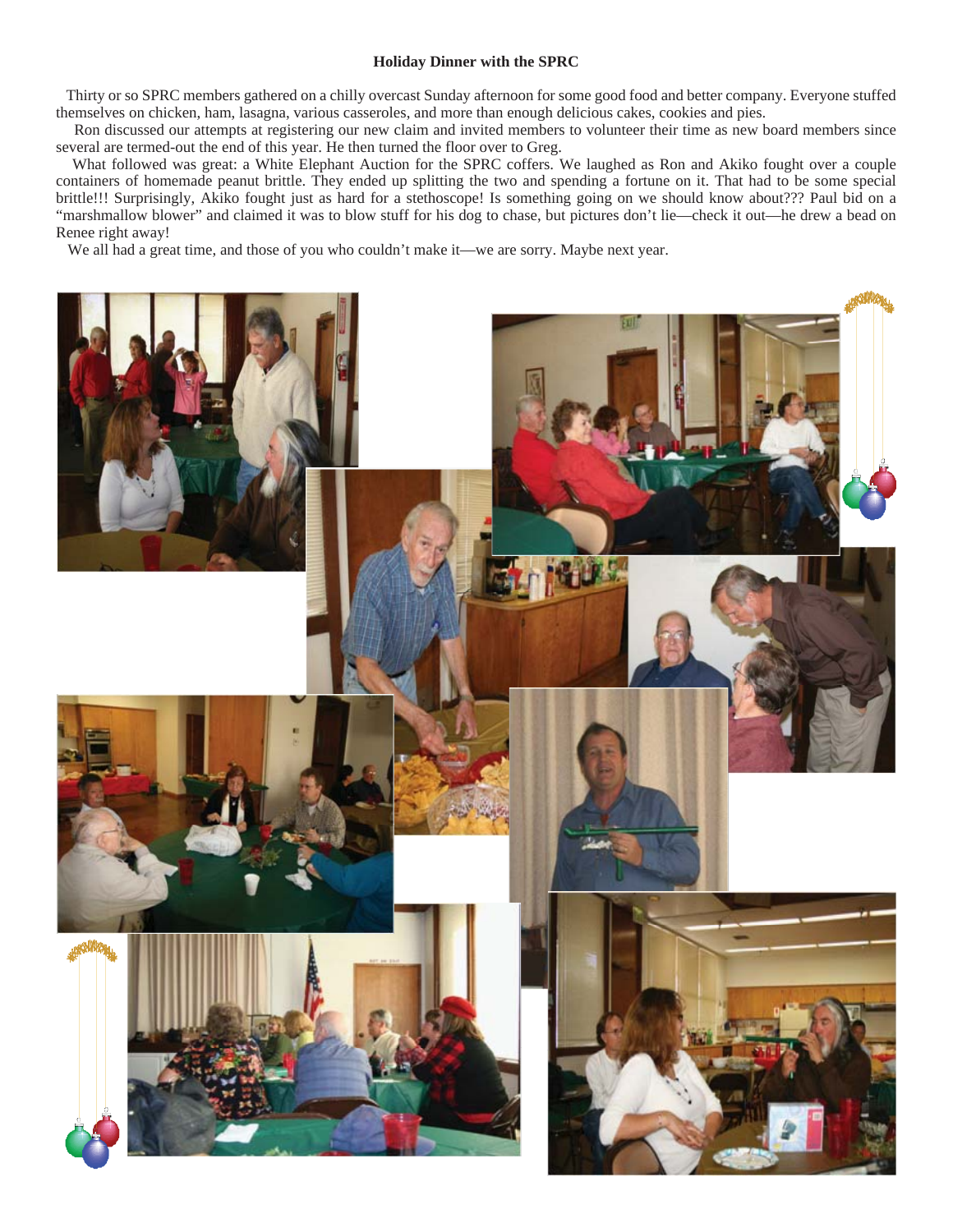## **SPRC Business Meeting** Greenhouse Cafe December 1, 2009

The meeting was called to order at 6:45pm.

I would like to make a correction regarding the storage unit. It is on the first floor and has easy access; however we will still need to use carts or wagons to reach the unit unless we want to carry stuff back and forth. The cost will be \$45 per month for a  $5 \times 10 \times 10$  unit. This is a special price for non-profits. Attendees voted to get this unit and the move from the old shed on Lyon's Ave should happen on December 27. An email will be sent out to confirm the move date.

Guests from the last General Meeting: Barbara Cottage. No new member applications were received.

Shep's December Field Trip will be to the Cady Mountains. It is on December 12 and 13 and is an overnighter. Details will be in the December issue of the Pelonagram. We will be watching the weather and sending out e-mails about the field trip.

Ron and Diane are still working on the paperwork for the new claim. It must be submitted before the end of the year. It was voted to name the new claim the Diablo Onyx Mine.

No program was decided at this time for the January General Meeting.

Earl discussed the effectiveness of committees and communication with each other and the club.

It was discussed and agreed that each board and committee member compile a list of their responsibilities for the General Meeting before the potluck. This should encourage the membership to become more involved. WE ARE STILL IN NEED OF A NEW PRESIDENT, VICE PRESIDENT AND FIELD TRIP COORDINATOR. Also Sarita would like to step down as Hospitality Chair. Greg has also stated he wouldn't mind if someone were to take over as Treasurer.

Come on members, there is a lot you can do in the club and according to Ron, it isn't hard and you will be backed up all the way by other members. We just need someone to step up.

The meeting was ended at 8pm.